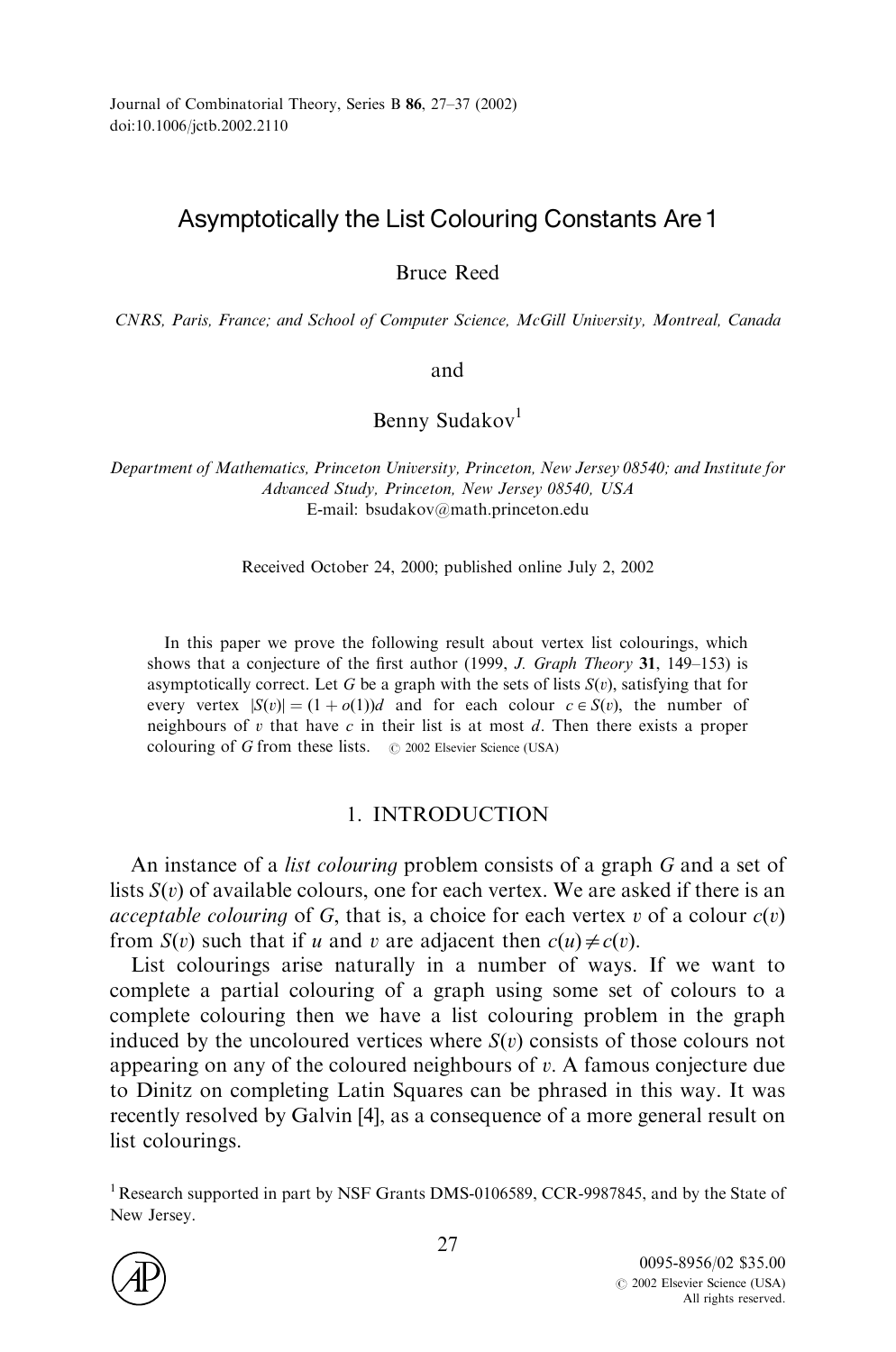List colourings can also arise from the consideration of more practical problems.For example, assigning frequencies to transmitters so as to avoid interference can be modeled as a graph colouring problem where vertices are transmitters, colours are frequencies, and two transmitters are adjacent if assigning them the same frequency could result in interference. If some transmitter is restricted to some subset of the frequencies, because of hardware capabilities or other practical difficulties, then we have a list colouring problem. For a survey on list colouring problems and results consult [\[6\]](#page-9-0).

Now, if for every vertex *v*, we have that the size of  $|S(v)|$  is at least  $\Delta(G) + 1$ where  $\Delta$  is the maximum vertex degree of *G*, then we can obtain an acceptable colouring greedily by simply assigning each vertex in turn a colour which does not yet appear on any of its neighbours.The same argument actually shows that a similar local condition ensures that we can find an acceptable colouring, we need only insist that  $|S(v)|$  is at least one more than the degree of *v*:

We note that if colours occur infrequently, then we can improve on this bound. For example, if every colour appears in at most one  $S(v)$ , then, as long as each  $S(v)$  is non-empty, any choice of a colour  $c(v)$  for each *v* yields an acceptable colouring.Less trivially, if each colour appears at most *d* times then, provided each list has length at least *d*; we can find an acceptable colouring in which each colour is used on at most one vertex.That is, we can find a system of distinct representatives (SDR) for the sets  $S(v)$ . This follows from a classical result of Hall on SDRs.

We want to investigate the possibility that this global condition can also be weakened to obtain a local condition.In [\[10\],](#page-10-0) Reed conjectured that if each colour appears at most *d* times in each neighbourhood and each list has at least  $d+1$  elements then an acceptable colouring exists.

Reed [\[10\]](#page-10-0) proved the weakening of this conjecture where the bound on the list sizes is equal to 2*ed*, here *e* is the base of the natural logarithm. In [\[5\]](#page-9-0), Haxell, using completely different methods, proved that actually a bound of 2*d* on the lists size suffices. Reed's conjecture has recently been disproved by Bohman and Holzman [\[2\]](#page-9-0). They present an example in which each list have  $d+1$  elements and yet there is no acceptable colouring. On the other hand, in this paper we show that Reed's conjecture is true asymptotically, i.e., we obtain the following result.

**THEOREM** 1.1. For every constant  $\varepsilon > 0$ , there exist a  $d_0$  such that if  $d \ge d_0$ the following is true. If  $G = (V, E)$  is a graph with the sets of lists  $S(v)$ , one for each vertex v of G, satisfying that

(1) for every vertex  $|S(v)| = [(1 + \varepsilon)d]$  and

(2) for each colour  $c \in S(v)$ , the number of neighbours of v that have c in their list is at most d. Then there exist a proper colouring of G from these lists.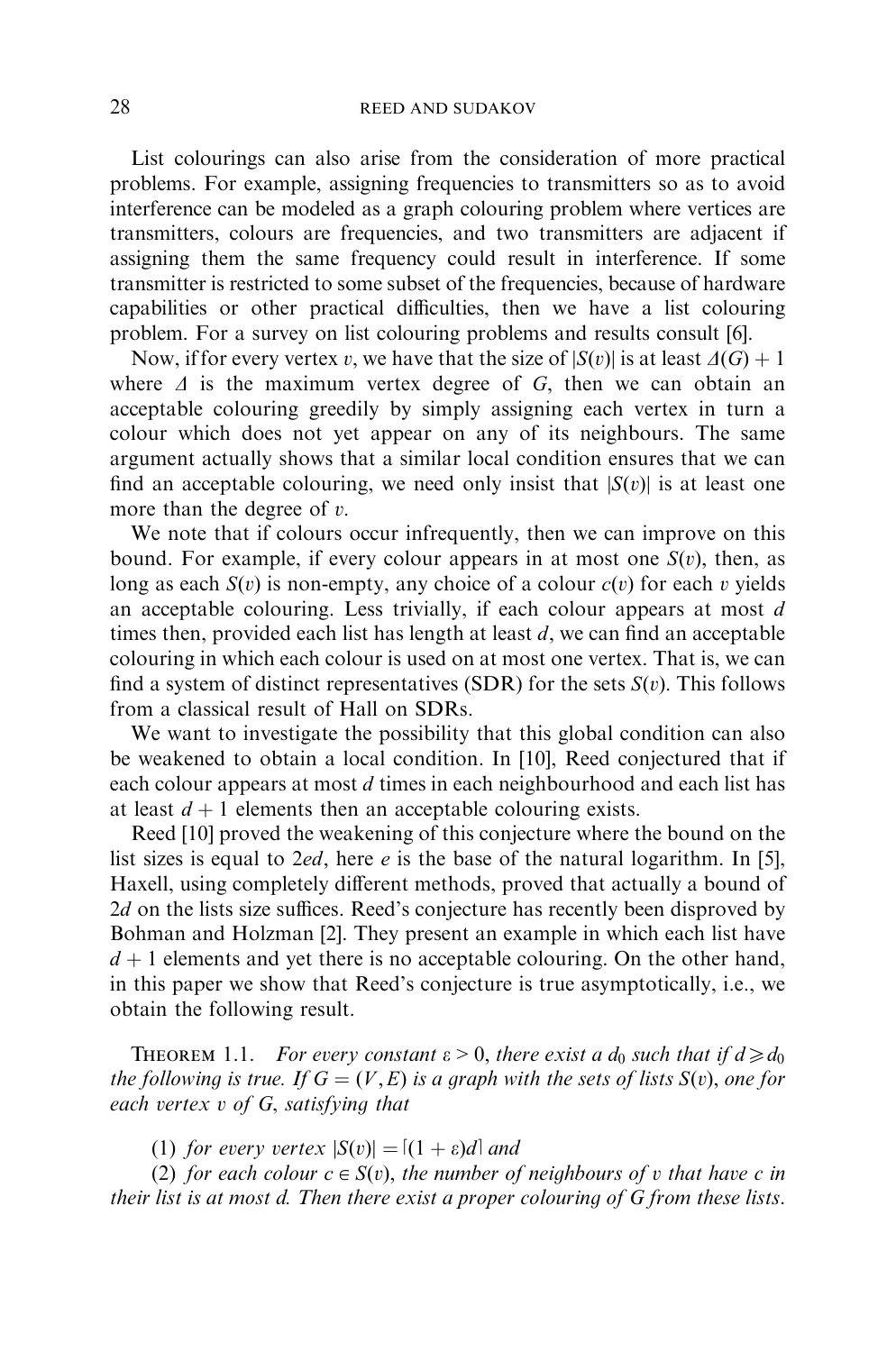We prove this theorem using the semi-random method (which is also called the Rödl nibble). This method had a great influence on Combinatorics in the last decade (see, e.g., [\[7\]\)](#page-9-0). Many other graph coloring problems also been resolved using this technique.For an overview, including history, we refer the interested reader to the recent book [\[8\]](#page-10-0).

The rest of this short paper is organized as follows. The next section contains a description of probabilistic tools which we will use to prove Theorem 1.1. The proof of our main result appears in [Section 3](#page-3-0). Finally, the last section contains some concluding remarks.

#### 2.PROBABILISTIC TOOLS

In this section we describe few results which we will need later. We begin with two classical results in discrete probability.The first one is the symmetric version of the Lovász Local Lemma.

Lovász Local Lemma [\[1\].](#page-9-0) Let  $A_1, \ldots, A_n$  be events in a probability space. Suppose that each event  $A_i$  is mutually independent of a set of all the other events  $A_j$  but at most  $d$ , and that  $Prob[A_i] \leqslant p$  for all i. If  $ep(d+1) \leq 1, (e = 2.71...)$ , then  $Prob[\wedge \overline{A}_i] > 0.$ 

To state the next result we need the following definitions. Let  $\Omega = \prod_{i=1}^{n} \Omega_i$ where each  $\Omega_i$  is a probability space and  $\Omega$  has the product measure and let  $h: \Omega \to \mathbb{R}$ . Let *r* be an integer then *h* is *r*-certifiable if whenever  $h(x) \geq s$  there exist a subset  $I \subset \{1, ..., n\}$  of size at most *rs* so that all  $y \in \Omega$  that agree with *x* on the coordinates from *I* have  $h(y) \geq s$ . We also call *h*, *c*-Lipschitz if  $|h(x) - h(y)| \leq c$  whenever *x*, *y* differ in at most one coordinate.

TALAGRAND'S INEQUALITY [\[8\].](#page-10-0) Let X be a random variable determined by *n* independent trials  $t_1, \ldots, t_n, t_i \in \Omega_i$  and let  $E(X)$  be the expected value of X. If for some  $c$  and  $r$ ,  $X$  is  $c$ -Lipschitz and  $r$ -certifiable then

$$
\Pr(|X - E(X)| > t + 30c\sqrt{rE(X)}) \leq 4e^{-\frac{t^2}{8c^2rE(X)}}.
$$

This inequality in slightly different, but essentially equivalent form appears also in [\[1\]](#page-9-0). Finally we present the following weaker version of Theorem 1.1 from [\[10\]](#page-10-0) (see also Proposition 5.5.3 in [\[1\]\)](#page-9-0) whose easy prove we include for the sake of completeness.

**PROPOSITION 2.1.** Let G be a graph with the sets of lists  $S(v)$ , satisfying that for every vertex  $|S(v)| = 2ed$ ,  $(e = 2.71 \ldots)$  and for each colour  $c \in S(v)$ , the number of neighbours of v that have c in their list is at most d. Then there exist a proper colouring of G from these lists.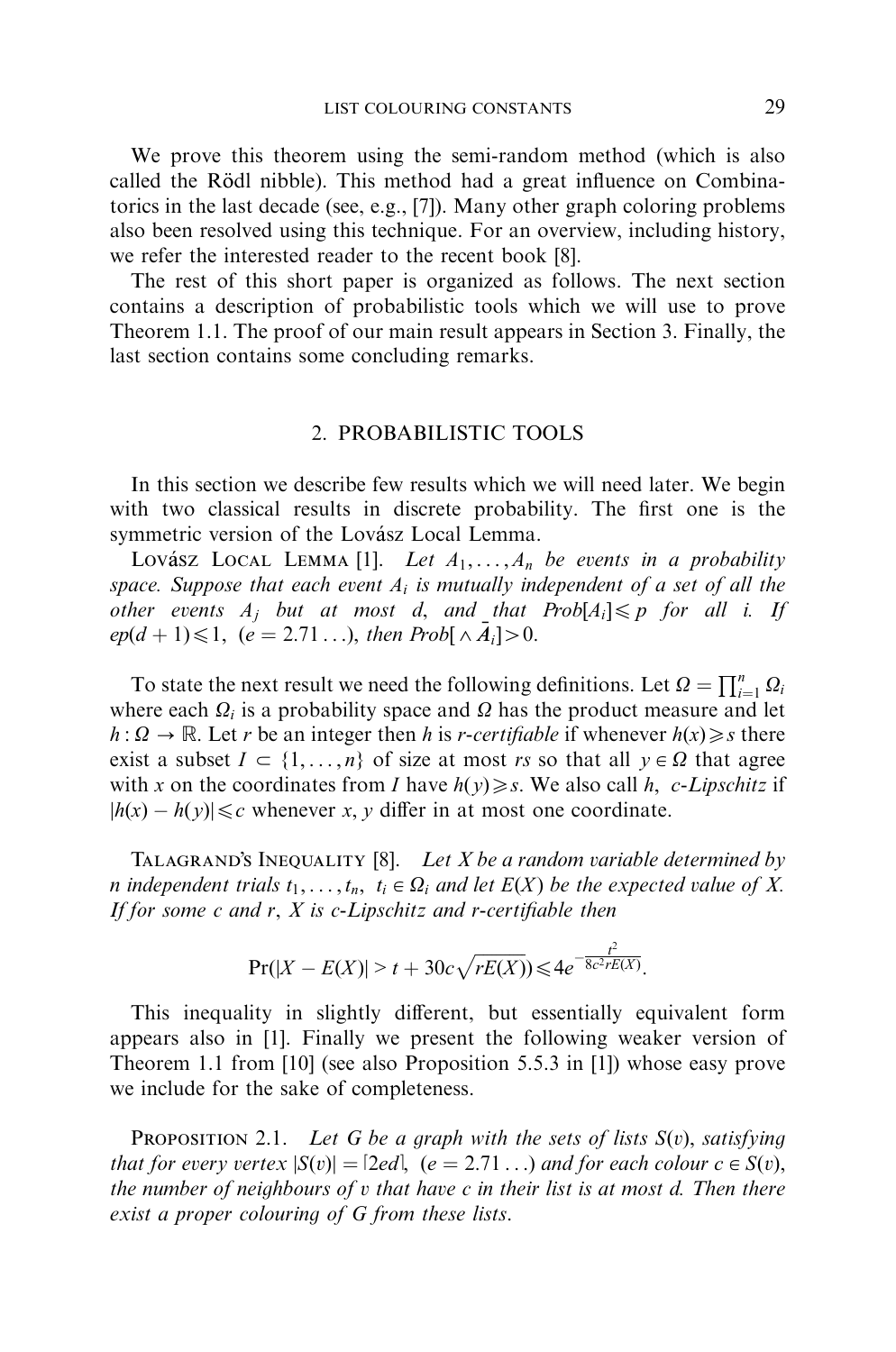<span id="page-3-0"></span>*Proof.* For every vertex  $v \in V(G)$  choose a colour  $c \in S(v)$  uniformly at random, making independent choices for different vertices.For an edge  $e = (u, v)$  and a colour *c* such that *c* appears in the colour lists of both *u* and *v* let  $A_{e,c}$  be the event that "the vertices *u* and *v* are coloured *c*." As  $|S(v)| =$ [2*ed*] for every *v*, we get  $Pr[A_{e,c}] = 1/[2ed]^2$ . The event  $A_{e,c}$  is independent of all other events  $A_{c',e'}$  but those for which  $e \cap e' \neq \emptyset$  and both endpoints of *e*<sup>*i*</sup> contain  $c'$  in their lists. It is easy to see that the number of such events can be estimated from above by  $2d2ed - 1$ . Hence by the symmetric version of the Local Lemma, with positive probability none of the events  $A_{e,c}$  happens. Therefore there exists a proper colouring of  $G$  from the lists.  $\blacksquare$ 

#### 3.PROOF OF THE MAIN THEOREM

In this section we present a proof of our main theorem.We may and will assume whenever this needed that the parameter *d* is sufficiently large and  $\varepsilon$ is less than 1.

#### 3.1. Random Colouring

Here we describe the colouring procedure that we use to obtain a proper list colouring of a graph *G*; which satisfies the properties (1) and (2) from Theorem 1.1. Our algorithm will consist of several iterations of the wasteful colouring procedure described below.During the iterations, for each vertex *v*, we maintain a list  $L_v$  of available colours. Initially,  $L_v = S(v)$  is the original list of permitted colours for vertex *v* and has size  $[(1 + \varepsilon)d]$ .

Wasteful Colouring Procedure (*i*th iteration).

(1) For each uncoloured vertex *v*, activate *v* with probability  $\frac{1}{\ln d}$ .

(2) For each activated vertex *v*; assign to *v* a colour chosen uniformly at random from *Lv*:

(3) For each activated vertex *v*; remove the colour assigned to *v* from the list of every neighbour of *v*:

(4) Uncolour every vertex which receives the same colour as a neighbour.

During the execution of the above procedure we keep track of two parameters: the size of the lists and the number of neighbours of a vertex which have a certain colour in their list. Let  $l_i(v)$  be the size of  $L_v$  at the beginning of iteration *i*. Also, let  $N_i(v, c)$  denote the set of uncoloured neighbours *u* of *v* with  $c \in L_u$  at the beginning of iteration *i*, and let  $t_i(v, c)$  be the size of  $N_i(v, c)$ . Also, let  $z_i(v, c)$  be the number of uncoloured neighbours *u* of *v* such that at the beginning of iteration *i*,  $c \in L_i(u)$  and *u* was successfully coloured during the iteration *i*. Clearly  $t_{i+1}(v, c) \leq t_i(v, c)$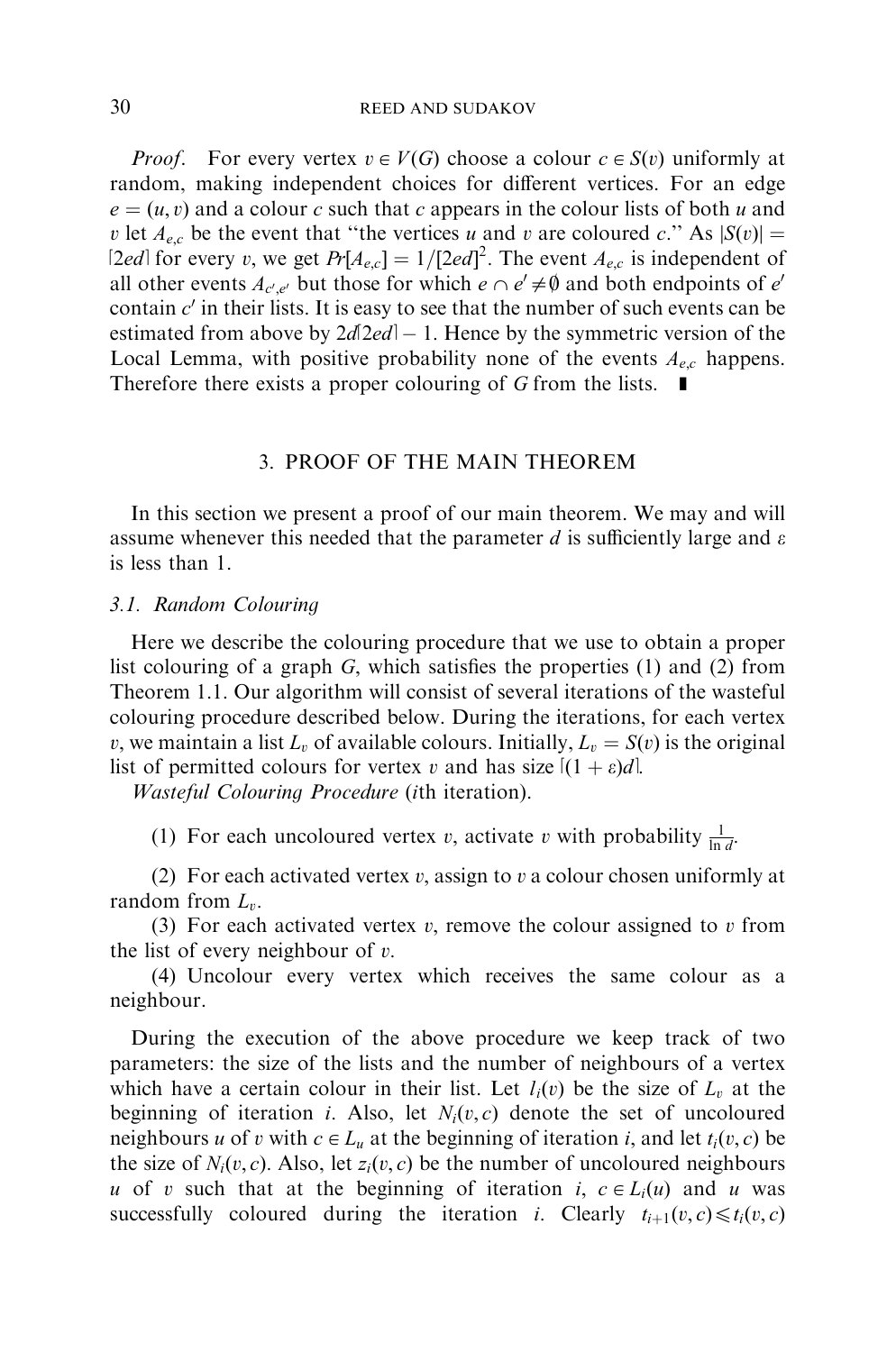$-z_i(v, c)$ . This fact will be extremely useful since  $t_{i+1}(v, c)$  is not concentrated, but  $z_i(v, c)$  is.

Rather than keeping track of the parameters  $l_i(v)$  and  $t_i(v, c)$  for every *v* and *c*; we focus instead on their extreme values.In particular we estimate  $l_i(v)$  and  $t_i(v, c)$  by  $L_i$  and  $T_i$  respectively. The values of  $L_i$  and  $T_i$  are defined by the following recurrences.

$$
\bullet \ \ L_1 = (1+\varepsilon)d, \quad T_1 = d
$$

• 
$$
L_{i+1} = (1 - \frac{1}{(1+3\varepsilon/4) \ln d})L_i
$$

•  $T_{i+1} = (1 - \frac{1}{(1 + \varepsilon/4) \ln d}) T_i.$ 

We will show by induction that with positive probability the following property holds for every *i* in some specific range.

*Property*  $P(i)$ . At the start of iteration *i* for every uncoloured vertex *v* of the graph *G* and each colour  $c \in L_v$  the following is true,

$$
l_i(v) \geqslant L_i, \qquad t_i(v, c) \leqslant T_i.
$$

More precisely in the next section we prove the following statement.

**PROPOSITION 3.1.** With positive probability,  $P(i)$  holds for every  $i \leq \frac{10}{\varepsilon} \ln \frac{1}{2}$  $d + 2$ .

We finish this section by showing how this proposition implies the main result of the paper.

*Proof of Theorem* 1.1. We carry out the wasteful colouring procedure for up to  $i' = \left[\frac{10}{\varepsilon} \ln d\right]$  iterations. By Proposition 3.1, with positive probability, at the end of iteration  $i'$  the size of the each list is at least  $L_{i'+1}$ , each colour  $c \in L_v$  appears in the list of at most  $T_{i'+1}$  neighbours of *v*, and  $\overline{y}$ 

$$
\frac{T_{i'+1}}{L_{i'+1}} = \frac{\left(1 - \frac{1}{(1+\varepsilon/4)\ln d}\right)^{i'} T_1}{\left(1 - \frac{1}{(1+3\varepsilon/4)\ln d}\right)^{i'} L_1} \leq \left(\frac{1 - \frac{1}{(1+\varepsilon/4)\ln d}}{1 - \frac{1}{(1+3\varepsilon/4)\ln d}}\right)^{i'}
$$
  

$$
\leq (1 - \frac{\varepsilon}{5\ln d})^{\frac{10\ln d}{\varepsilon}} \leq e^{-2}.
$$

Now we can complete the colouring of the graph *G* using Proposition  $2.1.$   $\blacksquare$ 

### 3.2. Concentration Lemma

In this section we prove Proposition 3.1. The crucial part of the proof is the following statement.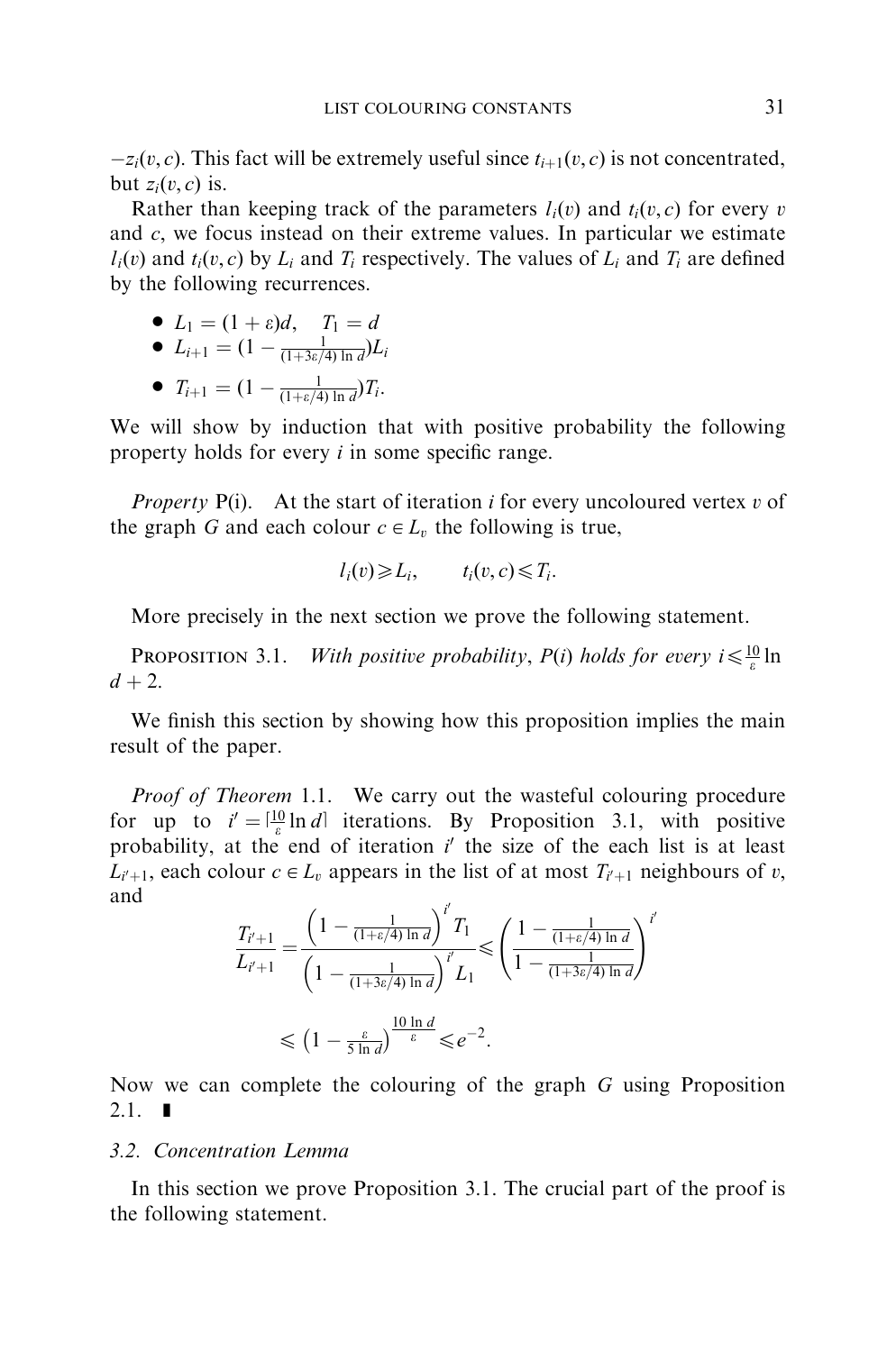LEMMA 3.2. If property  $P(i)$  holds and  $i \leq \frac{10}{\varepsilon} \ln d + 1$ , then for any uncoloured vertex v and colour  $c \in L_v$ ,

- (a)  $\Pr(l_{i+1}(v) < L_{i+1}) < d^{-\ln d}$
- (b)  $\Pr(t_{i+1}(v, c) > T_{i+1}) < d^{-\ln d}$ .

*Proof.* If *P*(*i*) holds and  $i \leq \frac{10}{\varepsilon} \ln d + 1$ , then by definition we have the following inequalities

$$
l_i(v) \ge L_i = \left(1 - \frac{1}{(1 + 3\varepsilon/4) \ln d}\right)^{i-1} L_1
$$
  
\n
$$
\ge \left(1 - \frac{1}{(1 + 3\varepsilon/4) \ln d}\right)^{\frac{10}{\varepsilon} \ln d} d = \Theta(d),
$$

$$
T_i = \left(1 - \frac{1}{(1 + \varepsilon/4) \ln d}\right)^{i-1} \cdot T_1
$$
  
\n
$$
\geq \left(1 - \frac{1}{(1 + \varepsilon/4) \ln d}\right)^{\frac{10}{\varepsilon} \ln d} \cdot d = \Theta(d).
$$

Also note that  $T_i/L_i \leq T_1/L_1 = 1/(1 + \varepsilon)$  for all *i*. We will use these facts later in the proof. Now consider the values  $l_{i+1}(v)$  and  $t_{i+1}(v, c)$  after the *i*th step of the colouring procedure.

(a) It is easy to see that the expected value of  $l_{i+1}(v)$  is equal to

$$
E(l_{i+1}(v)) = \sum_{c \in L_v} \prod_{u \in N(v,c)} \left( 1 - \frac{1}{\ln d} \frac{1}{l_i(u)} \right) \ge \left( 1 - \frac{1}{\ln d} \frac{1}{L_i} \right)^{T_i} l_i(v)
$$
  
\n
$$
\ge \left( 1 - \frac{T_i}{L_i \ln d} - \Theta \left( \frac{T_i^2}{L_i^2 \ln^2 d} \right) \right) l_i(v)
$$
  
\n
$$
\ge \left( 1 - \frac{1}{(1 + \varepsilon) \ln d} - \Theta \left( \frac{1}{\ln^2 d} \right) \right) l_i(v).
$$

Next we show that this variable is concentrated.More precisely, instead of proving that  $l_{i+1}(v)$  i.e., the number of colours which remain in  $L_v$  after the *i*th iteration is concentrated, we prove that  $l_i(v) - l_{i+1}(v)$ , i.e., the number of colours which are removed from  $L<sub>v</sub>$  in the *i*th iteration is concentrated. Denote this random variable by *R*: Clearly changing the assignment of any vertex adjacent to *v* can change *R* by at most one and changing the assignment of any other vertex cannot affect *R* at all. Also if  $R \geq s$  then there are *s* neighbours of *v* who were assigned different colours form  $L_v$ , so the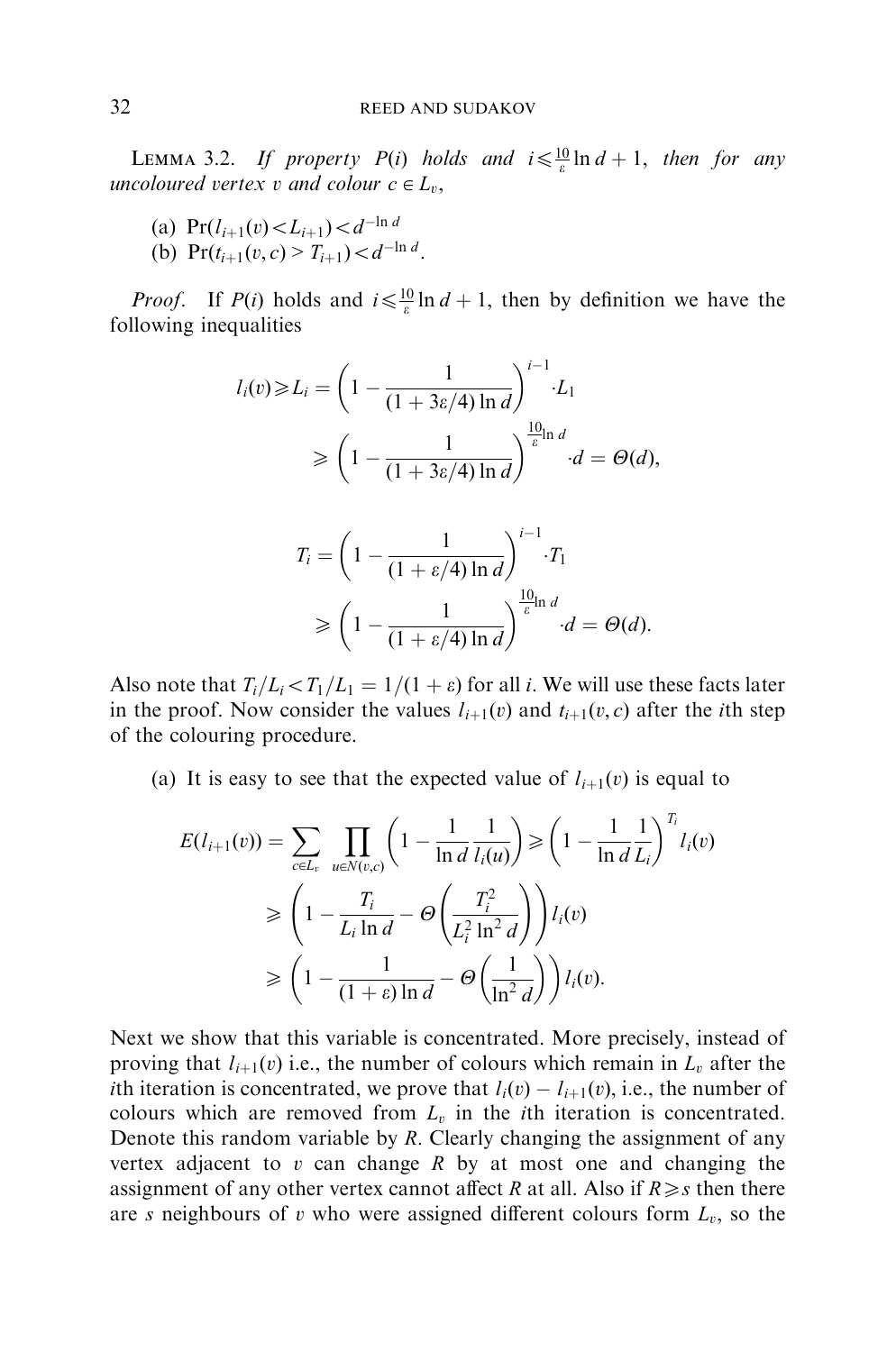outcomes of this trials certify that  $R \geq s$ . Therefore Talagrand's concentration inequality (with  $r = c = 1$ ) yields

$$
\Pr\left(|R - E(R)| > \frac{l_i(v)}{\ln^2 d}\right) < e^{-\Theta\left(\frac{l_i(v)}{\ln^4 d}\right)} < d^{-\ln d}.
$$

By linearity of expectation  $E(l_{i+1}(v)) = l_i(v) - E(R)$ , and thus

$$
\Pr\left(|l_{i+1}-E(l_{i+1}(v))| > \frac{l_i(v)}{\ln^2 d}\right) = \Pr\left(|R - E(R)| > \frac{l_i(v)}{\ln^2 d}\right) < d^{-\ln d}.
$$

Note that since *d* is large enough

$$
L_{i+1} \leq \left(1 - \frac{1}{(1 + 3\varepsilon/4) \ln d}\right) l_i(v) \leq \left(1 - \frac{1}{(1 + \varepsilon) \ln d} - \Theta\left(\frac{1}{\ln^2 d}\right)\right) l_i(v)
$$
  

$$
\leq E(l_{i+1}(v)) - \frac{l_i(v)}{\ln^2 d}.
$$

This finally implies that

$$
\Pr(l_{i+1}(v) < L_{i+1}) \le \Pr\left(l_{i+1}(v) < E(l_{i+1}(v)) - \frac{l_i(v)}{\ln^2 d}\right) < d^{-\ln d}.
$$

(b) If initially  $t_i(v, c) \leq T_{i+1}$  then there is nothing to prove, so suppose that  $t_i(v, c) > T_{i+1} = \Theta(d)$ . Note that since *d* is large enough, we have that if *z<sub>i</sub>*(*v*, *c*) is at least  $t_i(v, c)/\ln d - \Theta(t_i(v, c)/\ln^2 d)$  then

$$
t_{i+1}(v,c) \leq t_i(v,c) - z_i(v,c)
$$
  
\n
$$
\leq \left(1 - \frac{1}{\ln d} - \Theta\left(\frac{1}{\ln^2 d}\right)\right) t_i(v,c) \leq \left(1 - \frac{1}{\ln d} - \Theta\left(\frac{1}{\ln^2 d}\right)\right) T_i
$$
  
\n
$$
\leq \left(1 - \frac{1}{(1 + \varepsilon/4) \ln d}\right) T_i = T_{i+1}.
$$

This yields that

$$
\Pr(t_{i+1}(v, c) > T_{i+1}) \leq \Pr\left(z_i(v, c) < \frac{t_i(v, c)}{\ln d} - \Theta\left(\frac{t_i(v, c)}{\ln^2 d}\right)\right)
$$

and therefore it is enough to bound the probability on the right.

To analyze the behavior of  $z_i(v, c)$  we divide the *i*th step of the colouring procedure into three independent phases. First we activate all vertices in  $N_i(v, c)$  uniformly at random with probability  $1/\ln d$ . Let  $X_1$  be the set of activated vertices. Then the size of  $X_1$  is binomially distributed random variable with parameters  $t_i(v, c)$  and  $1/\ln d$ . Thus by the standard estimates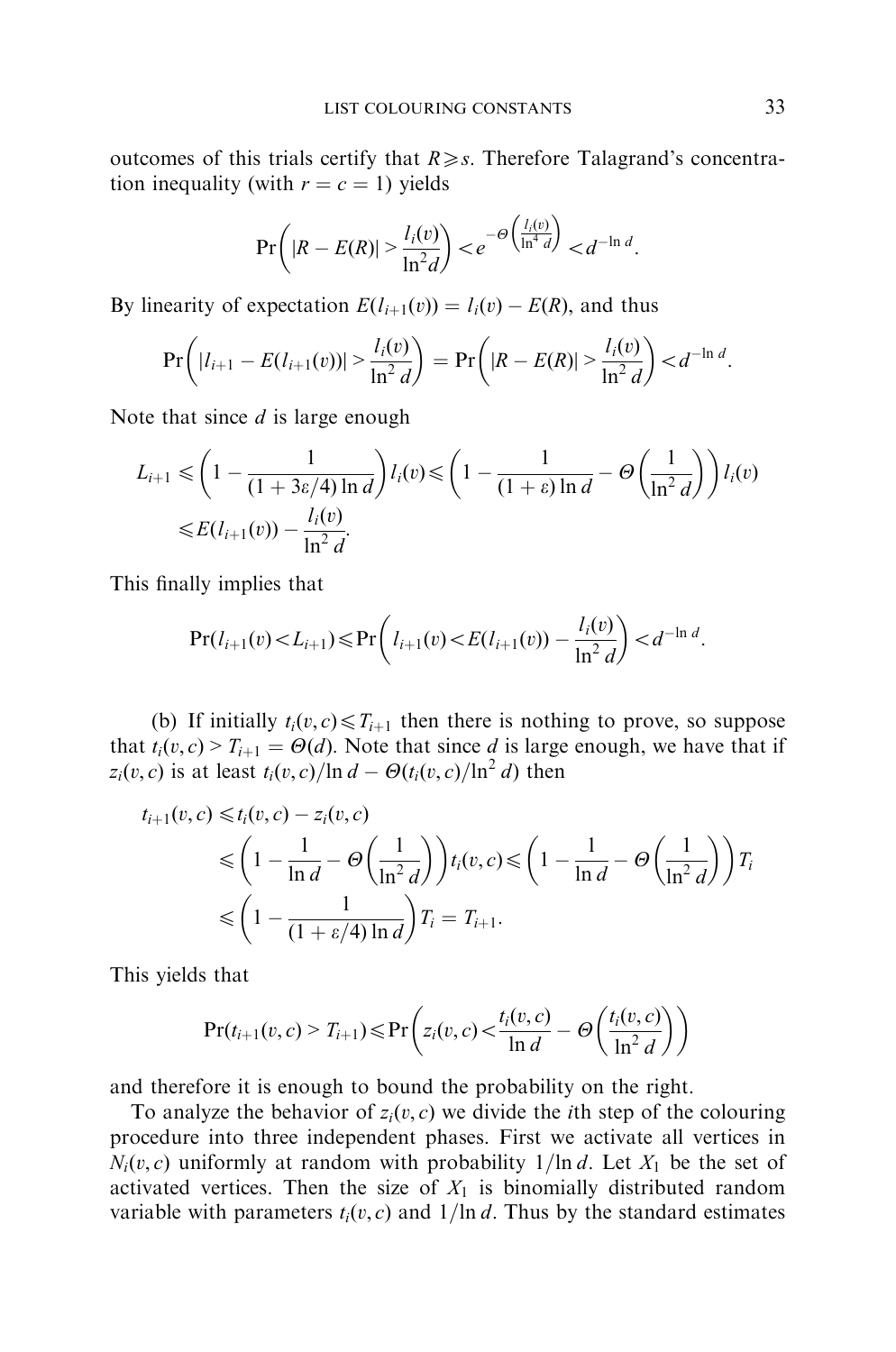for Binomial distributions (see, e.g., [\[1,](#page-9-0) Appendix A]) and since  $t_i(v, c) =$  $\Theta$ (*d*) it easily follows that

$$
\Pr\left(\left||X_1| - \frac{t_i(v, c)}{\ln d}\right| > \frac{t_i(v, c)}{\ln^2 d}\right) < \frac{1}{3} d^{-\ln d}.
$$

Next, conditioned on the event that  $||X_1| - t_i(v, c)/\ln d| < t_i(v, c)/\ln^2 d$ . we arbitrarily order vertices from  $X_1$  and in this particular order we pick for each vertex a random colour from its lists. Let  $X_2 \subset X_1$  be the set of vertices whose colour is unique in this colouring and hence this vertices will retain their colour at this step. For each of the vertices in  $X_1$  the probability that it gets repeated colour is equal to the number of colours already assign to other vertices in  $X_1$  (which is at most  $|X_1| \le t_i(v, c)(1/\ln d +$  $1/\ln^2 d$ ) divided by the size of its list (which is at least  $L_i \geq (1 + \varepsilon)t_i(v, c)$ ). Therefore this probability is at most  $1/\ln d$ . Thus the probability that there are more than  $4t_i(v, c)/\ln^2 d$  vertices which get repeated colours is at most

$$
\begin{aligned} \left(\frac{\frac{t_i(v,c)}{\ln d}}{\frac{4}{\ln^2 d}}\right) \left(\frac{1}{\ln d}\right)^{4} & \frac{t_i(v,c)}{\ln^2 d} \le \left(\frac{et_i(v,c)/\ln d}{4t_i(v,c)/\ln^2 d} \frac{1}{\ln d}\right)^{4} \frac{\frac{t_i(v,c)}{\ln^2 d}}{2} \\ & = \left(\frac{e}{4}\right)^{4} \frac{\frac{t_i(v,c)}{\ln^2 d}}{2} < \frac{1}{3} d^{-\ln d} .\end{aligned}
$$

Therefore with probability at least  $1 - \frac{2}{3}d^{-\ln d}$  we get that  $|X_2| \ge |X_1|$  $8t_i(v, c)/\ln^2 d = t_i(v, c)/\ln d - \Theta(t_i(v, c)/\ln^2 d)$ . Finally, conditioned on this event, we complete our colouring procedure for the rest of the vertices and uncolour vertices from  $X_2$  if their neighbours outside  $N_i(v, c)$  got the same colour. Denote by  $X_3 \subset X_2$  the set of vertices which retain their colour after this phase. Clearly the size of  $X_3$  is a lower bound on  $z_i(v, c)$ . It is easy to see that the expected value of  $|X_3|$ , conditioned on the event that  $|X_2|$  $t_i(v, c)/\ln d - \Theta(t_i(v, c)/\ln^2 d)$ , is at least

$$
E(|X_3|) \geq \left(1 - \frac{1}{\ln d} \frac{1}{L_i}\right)^{T_i} |X_2|
$$
  
\n
$$
\geq \left(1 - \frac{T_i}{L_i \ln d} - \Theta\left(\frac{T_i^2}{L_i^2 \ln^2 d}\right)\right) \left(\frac{t_i(v, c)}{\ln d} - \Theta\left(\frac{t_i(v, c)}{\ln^2 d}\right)\right)
$$
  
\n
$$
\geq \left(1 - \frac{1}{(1 + \varepsilon) \ln d} - \Theta\left(\frac{1}{\ln^2 d}\right)\right) \left(\frac{t_i(v, c)}{\ln d} - \Theta\left(\frac{t_i(v, c)}{\ln^2 d}\right)\right)
$$
  
\n
$$
\geq \frac{t_i(v, c)}{\ln d} - \Theta\left(\frac{t_i(v, c)}{\ln^2 d}\right).
$$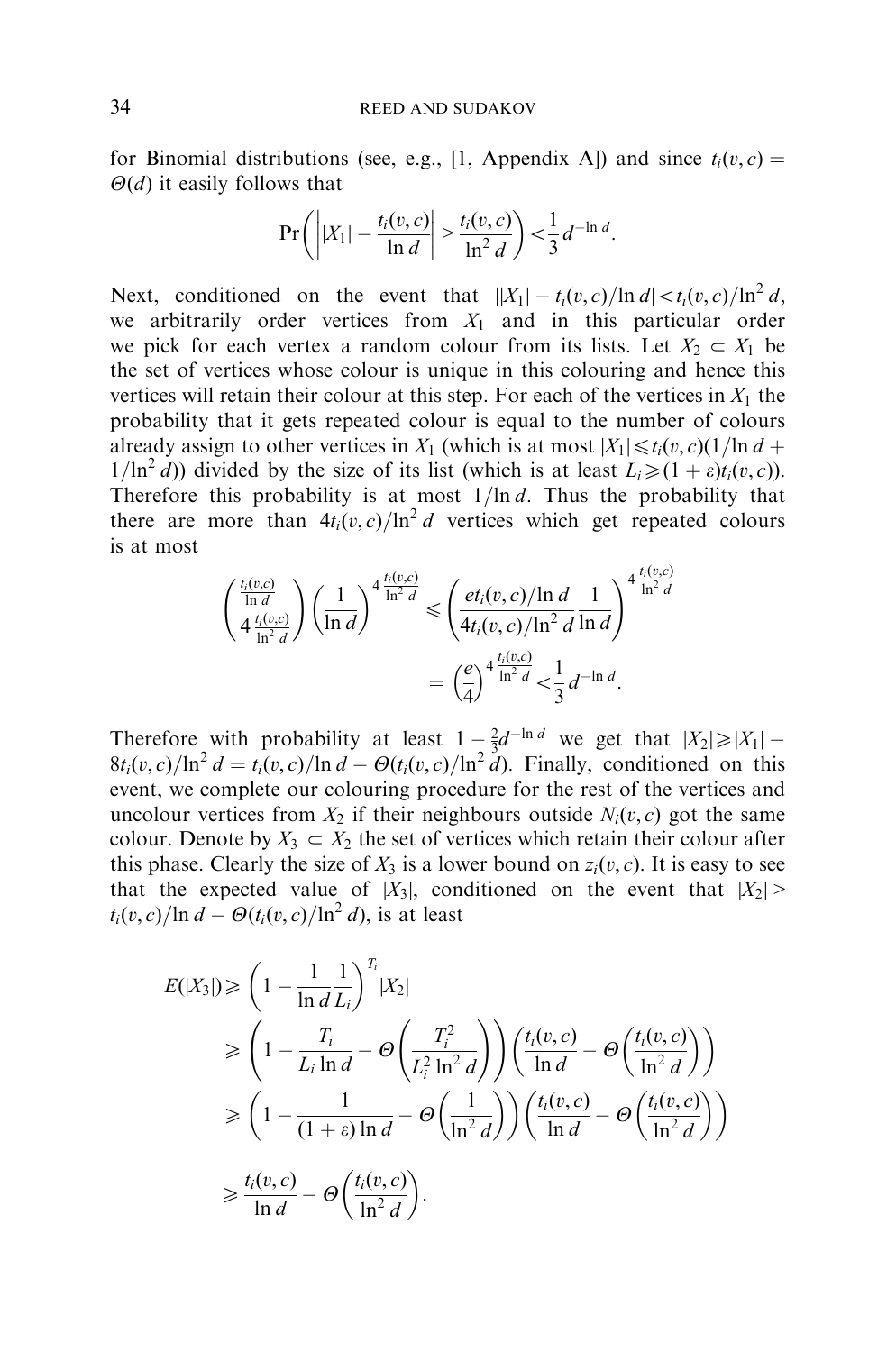Note also that again by Talagrand's inequality  $|X_2| - |X_3|$ , i.e., the number of vertices in  $X_2$  which lost their colour, is highly concentrated. Indeed, all vertices in  $X_2$  have different colours and thus changing an assignment to any vertex from outside  $N_i(v, c)$  can change  $|X_2| - |X_3|$  by at most one. Also it is easy to see that if  $|X_2| - |X_3| > s$ , then there is a set of neighbours of vertices from  $X_2$  of size  $s$ , each assigned a different colour, which force this change. Also by linearity of expectation  $|X_3| - E(|X_3|) = -(|X_2| - |X_3|) - E(|X_2| |X_3|$ ). Therefore

$$
\Pr\bigg(||X_3| - E(|X_3|)| > \frac{t_i(v,c)}{\ln^2 d}\bigg) < \frac{1}{3}d^{-\ln d}.
$$

So finally we obtain that

$$
z_i(v, c) \ge |X_3| \ge E(|X_3|) - \frac{t_i(v, c)}{\ln^2 d} = \frac{t_i(v, c)}{\ln d} - \Theta\left(\frac{t_i(v, c)}{\ln^2 d}\right),
$$

happens with probability at least  $1 - 3(d^{-\ln d}/3) = 1 - d^{-\ln d}$ . This completes the proof.  $\blacksquare$ 

Proposition 3.1 now follows easily.

Proof of Proposition 3.1. We use induction on *i*: The base of induction is trivially true. Suppose now that *P*(*i*) holds. Let  $A<sub>v</sub>$  be the event that  $I<sub>i+1</sub>(v)$  $\langle L_{i+1}$  and  $B_{v,c}$  be the event that  $t_{i+1}(v,c) > T_{i+1}$ . Then by Lemma 3.2 the probability of each of these events is less than  $d^{-\ln d}$ . On the other hand it is easy to see that both  $A_v$  and  $B_{v,c}$  are independent from all but at most  $d^{O(1)}$ other such events. Indeed, they are independent from all  $A_u$  and  $B_{u,c'}$ corresponding to vertices *u* whose distance form *v* is bigger than 4 and it is easy to see that the maximum degree of the graph *G* is at most  $O(d^2)$ . Therefore by the Local Lemma, with positive probability, no event  $A_v$  or  $B_{v,c}$ happens. This implies that the property  $P(i + 1)$  holds and completes the induction step.  $\blacksquare$ 

#### 4.CONCLUDING REMARKS

\* A more careful analysis of our colouring procedure yields that the value of  $\varepsilon$  in the assertion of Theorem 1.1 can be made as small as  $1/ln^{1-\delta} d$ for any positive constant  $\delta$ .

• The results of Molloy and Reed [\[9\]](#page-10-0), about the algorithmic version of the local lemma, can be combined with our method here to design an efficient algorithm for finding the desired colourings of graphs, which satisfy conditions of Theorem 1.1.

• Consider a graph  $G = (V, E)$  and a set of lists  $S(v)$ ,  $v \in V$  satisfying that for each colour  $c \in S(v)$ , the number of neighbours of *v* that have *c* in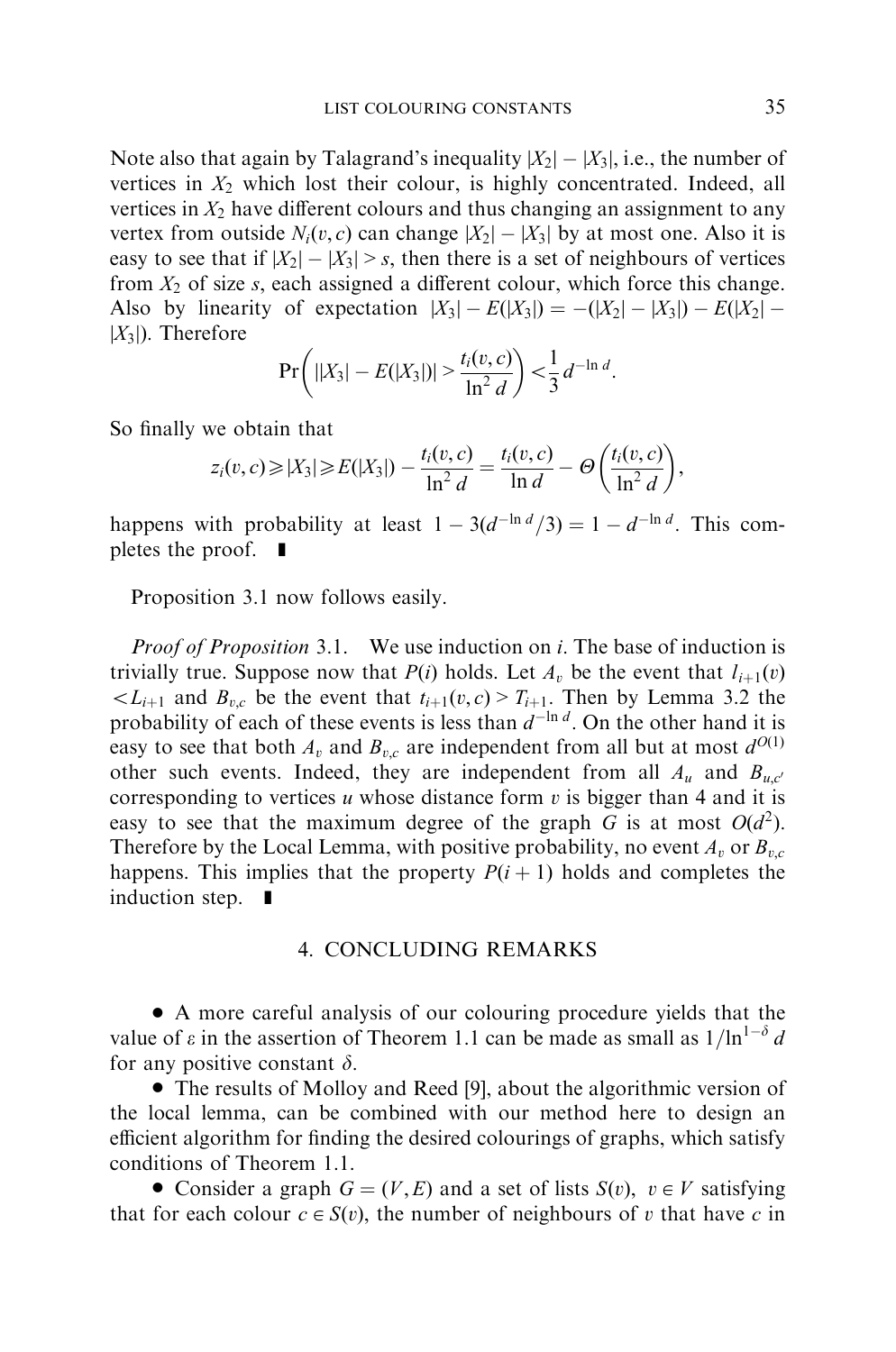<span id="page-9-0"></span>their list is at most *d*: We define an auxiliary graph *H* by taking vertex set *V*(*H*) to be { $(v, c) | v \in V$ ,  $c \in S(v)$ } and joining two vertices  $(v, c)$  and  $(u, c')$ by an edge if and only if  $c = c'$  and  $(v, u) \in E(G)$ . By definition, the maximum degree of  $H$  is at most  $d$  and  $V(H)$  is the disjoint union of independent sets  $V_r = \{(v, c) | c \in S(v)\}\$ , each of size  $|S(v)|$ . Clearly in order to list-colour *G* it is enough to find an independent set in *H* which intersects each independent set  $V<sub>v</sub>$  in one vertex. In [5] Haxell proved that if graph *H* has maximal degree *d* and it's vertex set has a partition into disjoint independent sets  $V_1, \ldots, V_n$ , each of size 2*d*, then *H* contains an independent set which intersects each  $V_i$  in one vertex. By the above discussion this immediately implies that the lists of size 2*d* are enough to colour the vertices of graph *G*: Therefore it is natural to ask if the  $2d$  bound on the size of the independent sets  $V_i$  can be improved, thus proving a slight generalization of Reed's conjecture? Unfortunately, there are examples (see, e.g., [3, [11\]](#page-10-0)) which show that the above bound is tight.

• Consider again a graph  $G = (V, E)$  and a set of lists  $S(v)$ ,  $v \in V$ satisfying that for each colour  $c \in S(v)$ , the number of neighbours of *v* that have *c* in their list is at most *d*. Let  $f(d)$  be the smallest integer such that if every list  $S(v)$  has a size at least  $f(d)$ , then  $G$ has an acceptable coloring from these lists. It remains an interesting problem to give a better estimate on the function  $f(d)$ . So far we know that  $d + 2 \le f(d) \le (1 + o(1))d$ . Hence an intriguing open question is to determine whether  $f(d) - d$  is bounded by a constant which does not depends on *d*:

#### ACKNOWLEDGMENTS

We thank Noga Alon, Mike Molloy, and Dieter Rautenbach for helpful discussions.

#### **REFERENCES**

- 1.N.Alon and J. Spencer, ''The Probabilistic Method,'' 2nd ed., Wiley, New York, 2000.
- 2.T.Bohman and R.Holzman, On a list coloring conjecture of Reed, preprint.
- 3. B. Bollobás, P. Erdös, and E. Szemerédi, On complete subgraphs of *r*-chromatic graphs, Discrete Math. 13 (1975), 97–107.
- 4.F.Galvin, The list chromatic index of a bipartite multigraph, J. Combin. Theory Ser. B 63 (1995), 153–158.
- 5.P.Haxell, A note on vertex list colouring, preprint.
- 6.T.Jensen and B.Toft, ''Graph Colouring Problems,'' Wiley, New York, 1995.
- 7. J. Kahn, On some hypergraph problems of Paul Erdős and the asymptotics of matchings, covers and colorings, in "The mathematics of Paul Erdős I," pp. 345–371, Springer-Verlag, Berlin, 1997.